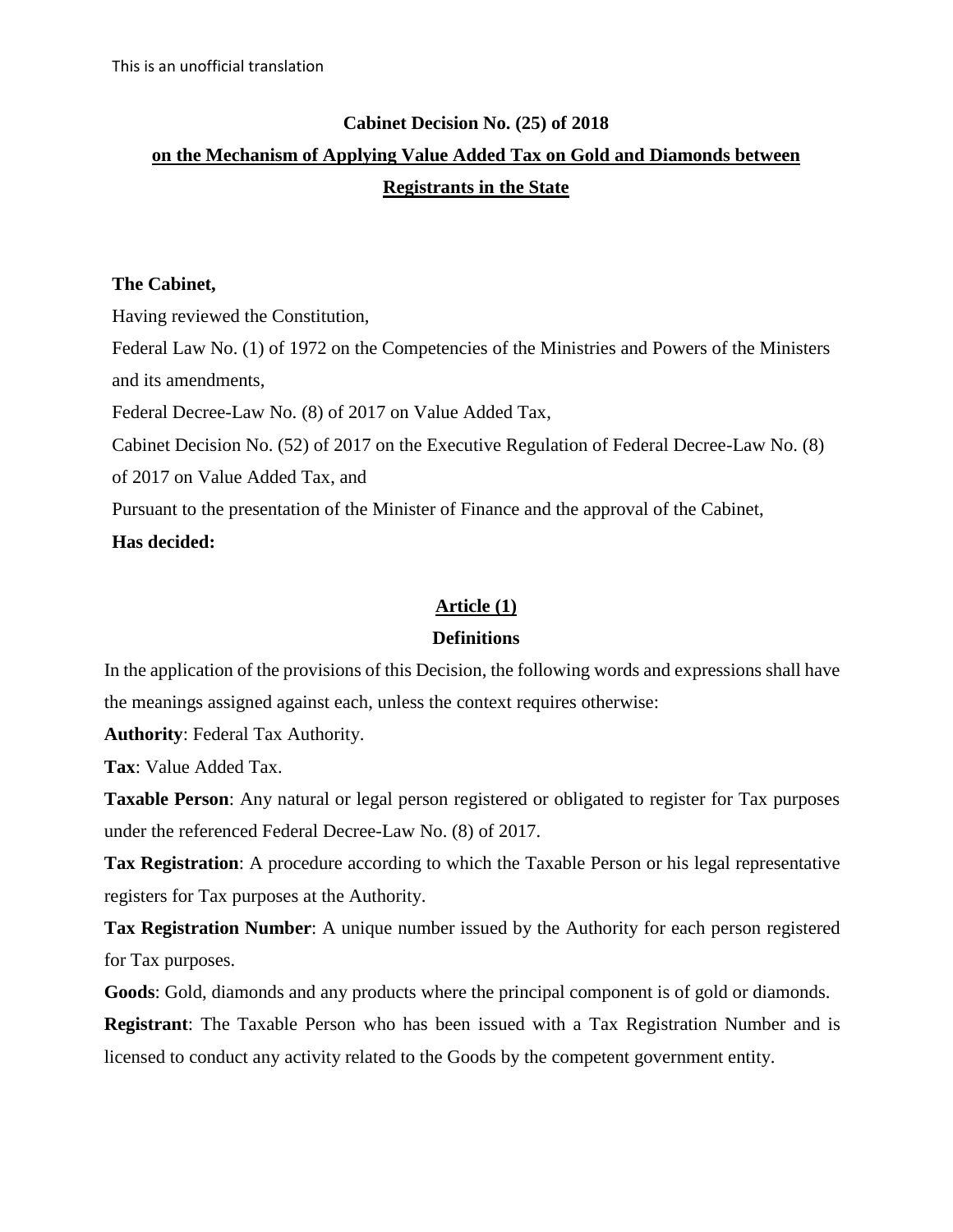**Supplier**: The Registrant who is supplying Goods in the State.

**Recipient**: Person to whom Goods are supplied.

**Due Tax**: Tax that is calculated and charged pursuant to the referenced Federal Decree-Law No. (8) of 2017.

## **Article (2)**

- 1. Where a Supplier makes a supply of Goods to a Registrant Recipient in the State, and the Recipient intends to either resell such Goods or use them to produce or manufacture any of the Goods, the following rules shall apply:
	- a. The supplier shall not be liable for calculating the Tax in relation to the supply of the Goods and shall not include it in his Tax Return, in cases where the Registrant Recipient declares in writing the following:
		- 1) The acquisition of the Goods is for the purpose of resale or use to produce or manufacture any of the Goods
		- 2) The Recipient is registered on the date of supply.
		- 3) The Recipient shall calculate Tax on the value of the Goods supplied to him.
	- b. The Recipient of the Goods shall calculate the Tax on the value of the Goods supplied to him and shall be responsible for all applicable Tax obligations related to the supply and for calculating the Due Tax in respect of such supplies.
- 2. The provisions of Clause (1) of this Article shall not apply in any of the following situations:
	- a. Where the Supplier was aware or was supposed to be aware that the Recipient was not a Registrant at the Date of Supply.
	- b. Where the Supplier has not verified that the Recipient is registered at the Authority, in accordance with the written declaration, according to the means approved by the Authority.
	- c. Where the Taxable Supply is subject to Tax at the zero rate in accordance with Clauses (1) or (8) of Article (45) of the referenced Federal Decree-Law No. (8) of 2017.
- 3. Where the Supplier was aware or was supposed to be aware that the Recipient was not registered for tax purposes at the date of supply, the Supplier and the Recipient shall be jointly and severely liable for any Due Tax and relevant penalties in respect of the supply.